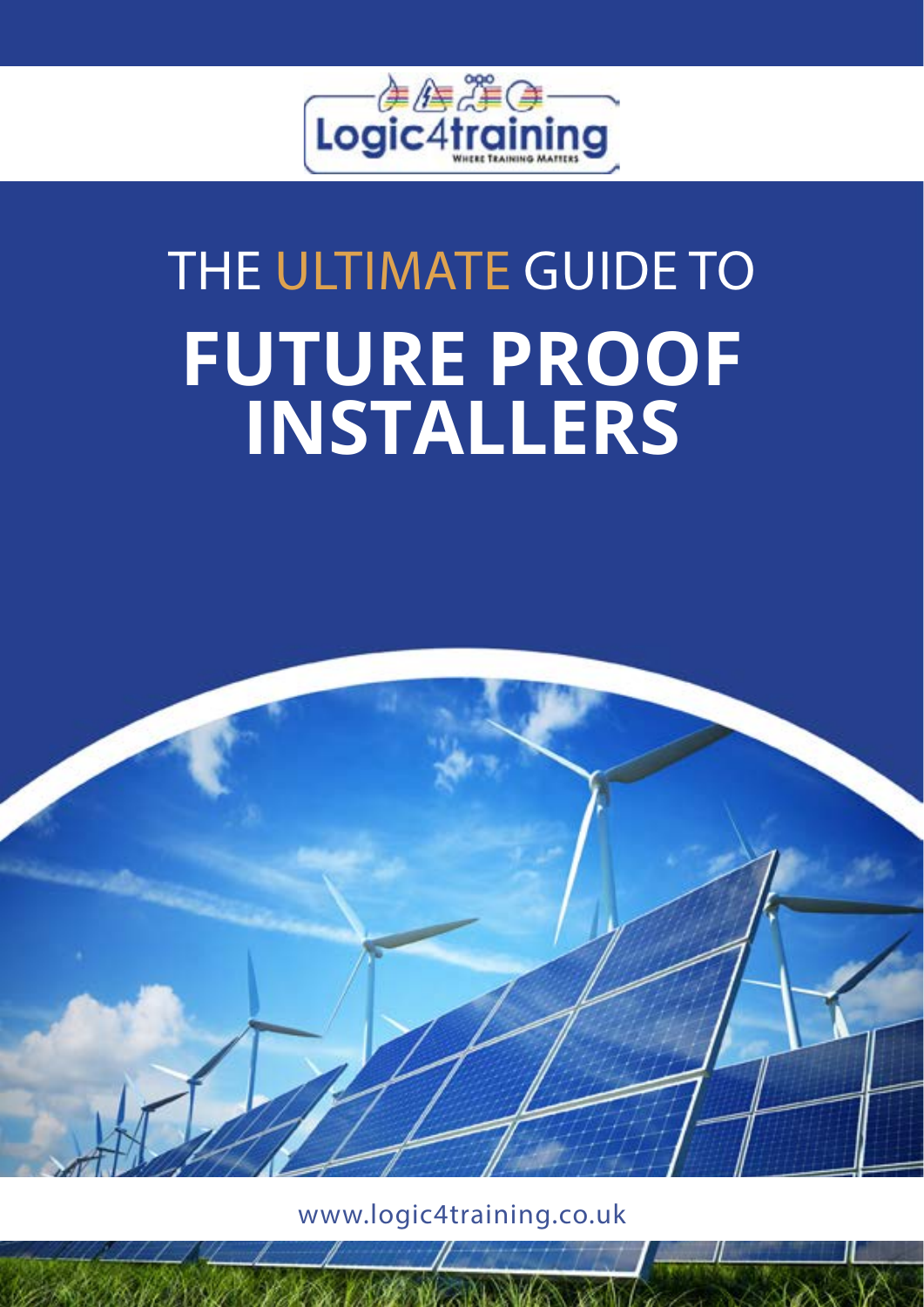

**Logic4training© 2018.**  All rights reserved.

Under no circumstances should this document be sold, copied, or reproduced in any way except when you have received written permission.

The information contained with the document is given in good faith and is believed to be accurate, appropriate and reliable at the time it is given, but is provided without any warranty of accuracy, appropriateness or reliability.

The author does not accept any liability or responsibility for any loss suffered from the reader's use of the advice, recommendation, information, assistance or service, to the extent available by law.

#### **CONTENTS**

- **Government Support**
- **What's Happening Now?**
- **Further Down the Road?**
- **Building Services Installer Essentials**
- **Improving What We Have**
- **Out on the Road...**
- **It all Starts Now**

**CONTACT US** Tel: 0345 845 7222 Email: [enquiries@logic4training.co.uk](mailto:enquiries%40logic4training.co.uk?subject=)

Unit 2, 1 Rowdell Road, Northolt, Middlesex, UB5 5QR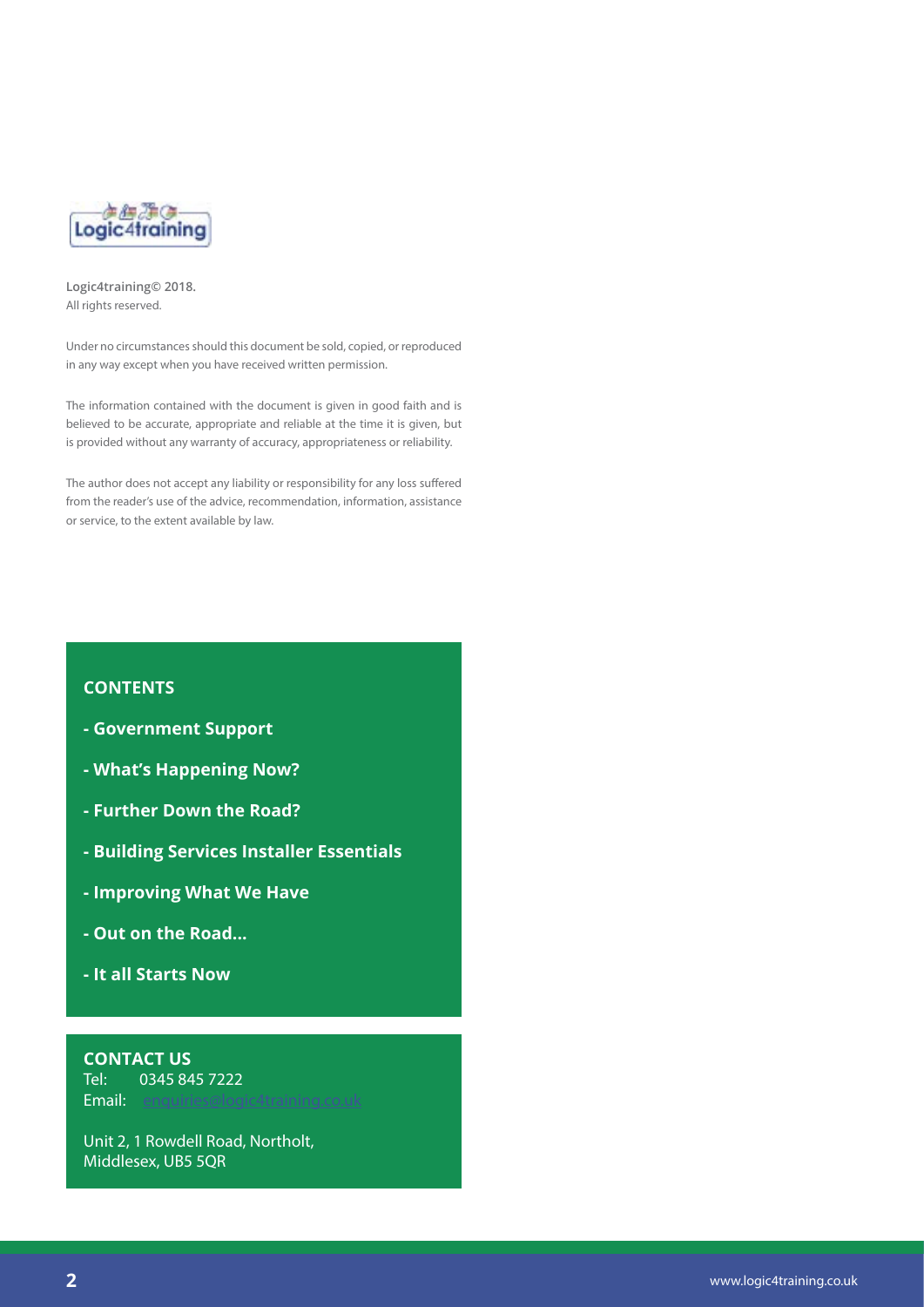### FUTURE-PROOF INSTALLER - A GUIDE TO A GREEN & PROFITABLE FUTURE

The UK is undergoing a period of change, with new targets to provide homes for our growing population, government commitments to lower emissions, and rapid technological developments that are challenging the way we've done things in the past. It's a great time to reevaluate our working lives and embrace the opportunities that a greener future presents. Gas installers, plumbers and electricians are well positioned to build on their current skills and with a little training, take their careers in exciting and profitable new directions.

In this guide we examine the opportunities for installers looking to capitalise on the UK's low carbon aims, what those opportunities are and the training you might take to 'future-proof' your skills. When there are so many potential new markets ahead, it's more important than ever to make sure you're flexible and multi-skilled – ready to take on any challenge.





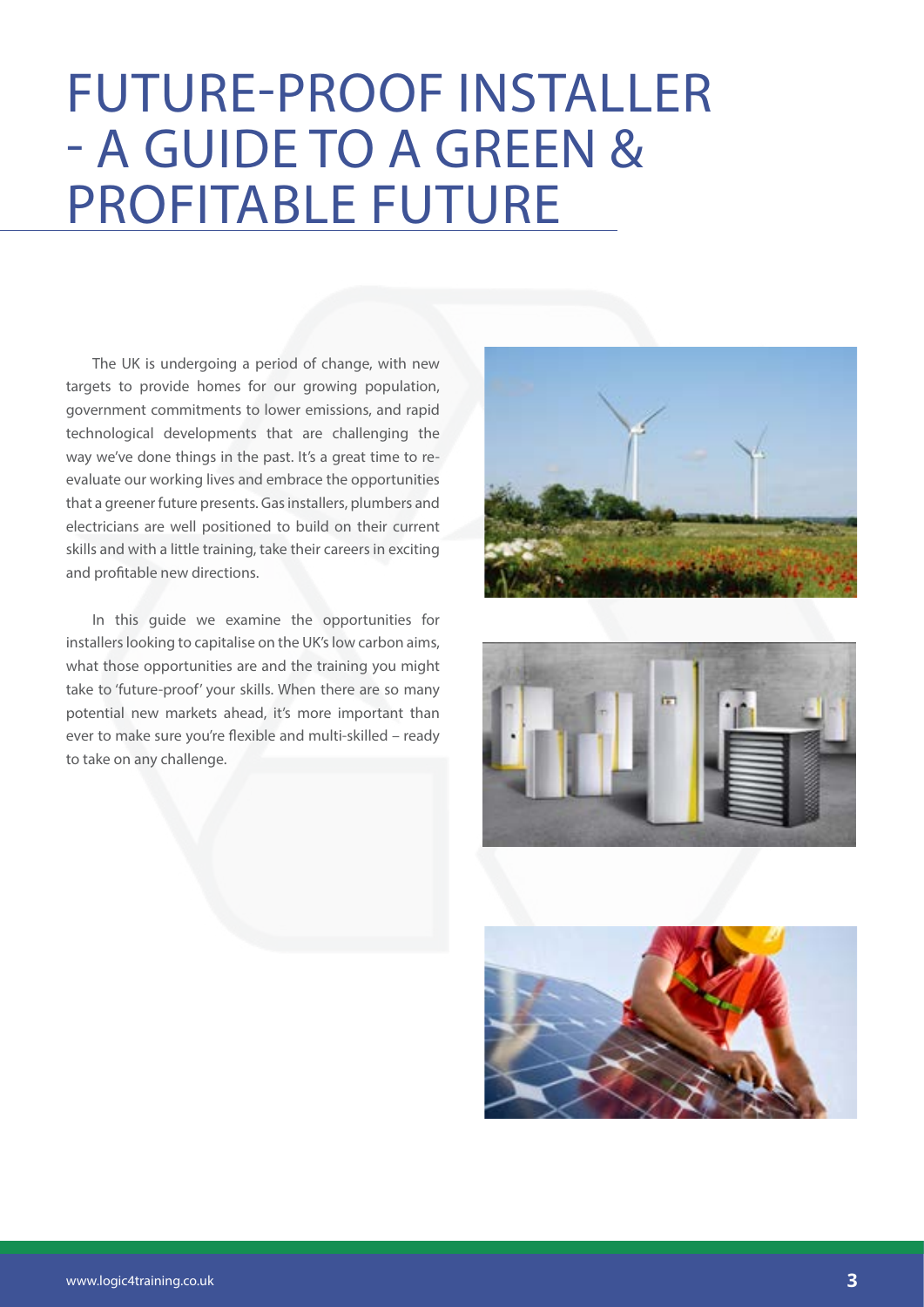## GOVERNMENT SUPPORT

Last autumn, the government launched its Clean Growth Strategy, a document that sets out its strategy for a low carbon future as well as substantial growth for the UK. The Clean Growth Strategy is spread across all sectors and promotes innovation – from low cost, low carbon power generation through to improved building practices and the retrofitting of our housing stock to make it more energy efficient. The new Boiler Plus legislation is one of the first concrete commitments to the Plan and offers opportunities for installers keen to embrace the changes.

The government believes that initiatives to lower emissions and protect the environment will also benefit our wider prosperity. Projected figures show that the low carbon economy could grow 11% per year between 2015 and 2030, which is four times faster than the projected growth of the economy as a whole.



### WHAT'S HAPPENING NOW?

Domestic energy consumption and emissions from homes are both falling due to a gradual switch to low-carbon heating and greater energy efficiency. New technology is playing a large part in this, from renewables to plans for a hydrogen-based heat network. Our homes are becoming much smarter; able to adapt to changing climates and our busy lifestyles so as new developments come in, the pace of change is set to increase. Many technological advances are already in commercial production and beginning to affect our daily lives.



We live in an increasingly connected world and technologies we are more familiar with in the social context are now being used in our homes. New electronic devices and appliances can be linked to the internet to provide real-time data that makes it easier to understand - and lower - our energy use. These technologies are becoming far cheaper, so more of us will soon have access to automated controls for heating, cooling and lighting our homes, improving both comfort and efficiency. Flexibility is key and with the arrival of a new generation heating systems, it will be easier than ever to fine-tune heating and cooling room-by-room, driven forward by schemes like Boiler Plus.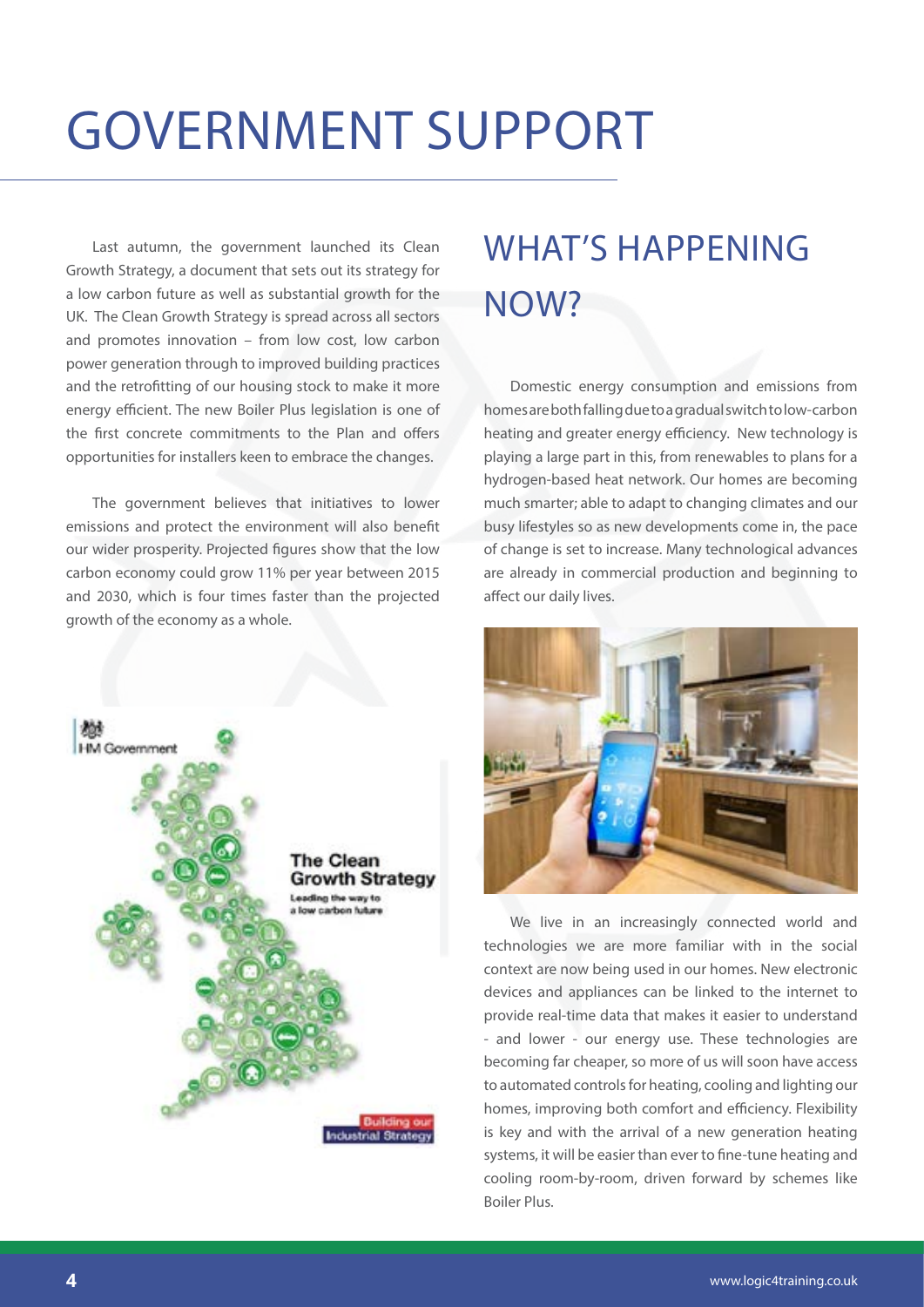Other technological developments have come onstream over the last few years to help us create more comfortable living environments whilst saving both energy and money. LED lighting, for example, has done much to improve the performance of lighting and traditional incandescent bulbs are now largely a thing of the past. Insulation is improving too with the latest windows including sensors and microprocessors to automatically adjust shading based on the amount of available sunlight and the time of day.

It's not just in our homes, either. The take up of electric vehicles (EVs) is growing as more of us choose to move away from fossil fuels in all aspects of our lives. The number of hybrids and EVs on the road is expanding at an impressive rate and so is the demand for a reliable charging infrastructure.

### AND FURTHER DOWN THE ROAD?

Other developments are further off, but give us an insight into what could be a very exciting future. For example, Dr. Henry Snaith, a scientist from Oxford University, has been exploring the potential of solar power. He's been working with minerals called perovskites to produce a see-through coating that could be applied to windows, vehicles and even clothing, to produce power at a more efficient rate than the silicon-based solar cells, currently used in most solar PV panels. One day we could be surrounded by a means of clean and efficient energy production that we can't even see!

Whether we're looking at the short or long term, this is all very positive and it's good to see that significant changes in technology are matched with changes in public attitude. A growing number of people are keen to adopt a greener way of life. Enterprising installers are perfectly placed to tap into this exciting new world and here's how:

#### **Renewables Building Services Installer Essentials**

This sector of the industry is firmly on the rise. The Paris based International Energy Agency (IEA), announced that in the last year, two-thirds of new power added to the world's grids, was produced by renewable energy sources. A recent study by Bloomberg New Energy Finance and Eaton predicts that solar power and other renewable energies will generate more than half of all electricity produced in the UK by the mid 2020's.

On a more individual scale, you could be helping your customers generate their own power (and heat). Whilst the fortunes of incentive schemes like the Renewable Heat Incentive (RHI) and Feed in Tariffs (FiTs) fluctuate in their attractiveness, the cost of associated technologies is coming down and with fossil fuels being eventually phased out, it is not a question of 'if' renewables become commonplace, it's more 'when'.

**FiTs and RHI are still open for applicants. To find out the latest rates & how to apply,** [click here](https://www.ofgem.gov.uk/environmental-programmes
)**.**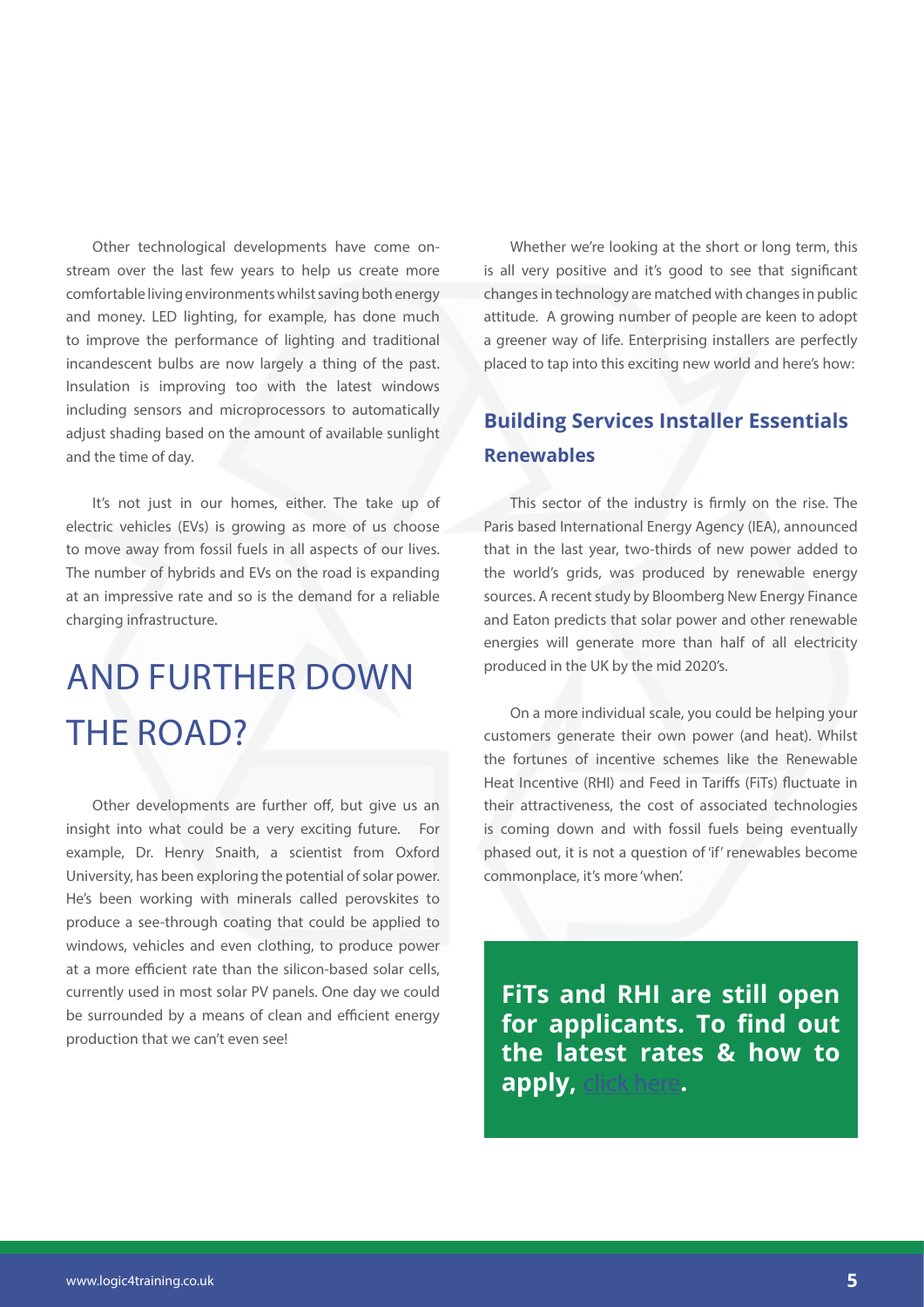#### **MCS Installer**

The Competent Persons Scheme for the renewables sector is the Microgeneration Certification Scheme (MCS). Designed to ensure quality and protect the consumer, MCS registered installers can self-certify their work and help consumers meet the eligibility for FiTs and the RHI.

**Make sure that any renewable training you do is recognised by MCS. See** [here](http://www.microgenerationcertification.org) **for more information.**

#### **Solar**

Although China and India are seen as the main producers of solar energy, on a smaller scale, the UK market is growing nicely. This is due, primarily, to a fall in the cost of the hardware. The Chinese government has encouraged rapid expansion of solar panel manufacturing, which means it now produces about half of the world's solar panels, according to the IEA. In 2010, the solar industry in the UK was virtually non-existent. Today, it has the capacity to power up to 3 million UK homes.

There are two types of solar energy production.

- Solar Photovoltaic (PV) technology which converts sunlight into electricity
- Solar Thermal technology, which harnesses the sun's heat

Cuts in FiTs in 2016 saw a dramatic fall in the takeup rate of Solar PV, particularly in the domestic market, but thanks to a reduction in the cost of the technology, solar energy production is once again on a confident footing, becoming a practical option for homeowners and commercial enterprises alike. Dr Fatih Birol, the executive director of the IEA, said: "What we are witnessing is the birth of a new era in solar photovoltaics [PV]. We expect that solar PV capacity growth will be higher than any other renewable technology up to 2022."

#### **Which installers?**

Solar panels can be fitted on any roof in good condition, ideally south facing to harness the maximum amount of energy, making solar (thermal or PV) an option for installers in any part of the country.

Solar PV is an ideal choice for existing electricians, with qualifications available to top-up existing skills. Solar thermal is best suited to heating and plumbing installers.



#### **Heat Pumps**

The use of heat pumps (both air source and ground source) for hot water and heating is well-established in many countries in Central and Northern Europe, as well as in the United States and Canada, but less so here because they are relatively costly to install. They work best in modern, well insulated homes and therefore not suited to Britain's older housing stock.

In the right home, however, heat pumps offer lower running costs compared to gas and oil. They are very efficient - three to four times more effective at heating than simple electrical resistance heaters using the same amount of electricity – and the also require minimal maintenance.

Air source heat pumps (ASHPs) absorb heat from the outside air; they work a bit like a fridge, but backwards. Heat from the air is absorbed at low temperature into a fluid. This fluid then passes through a compressor where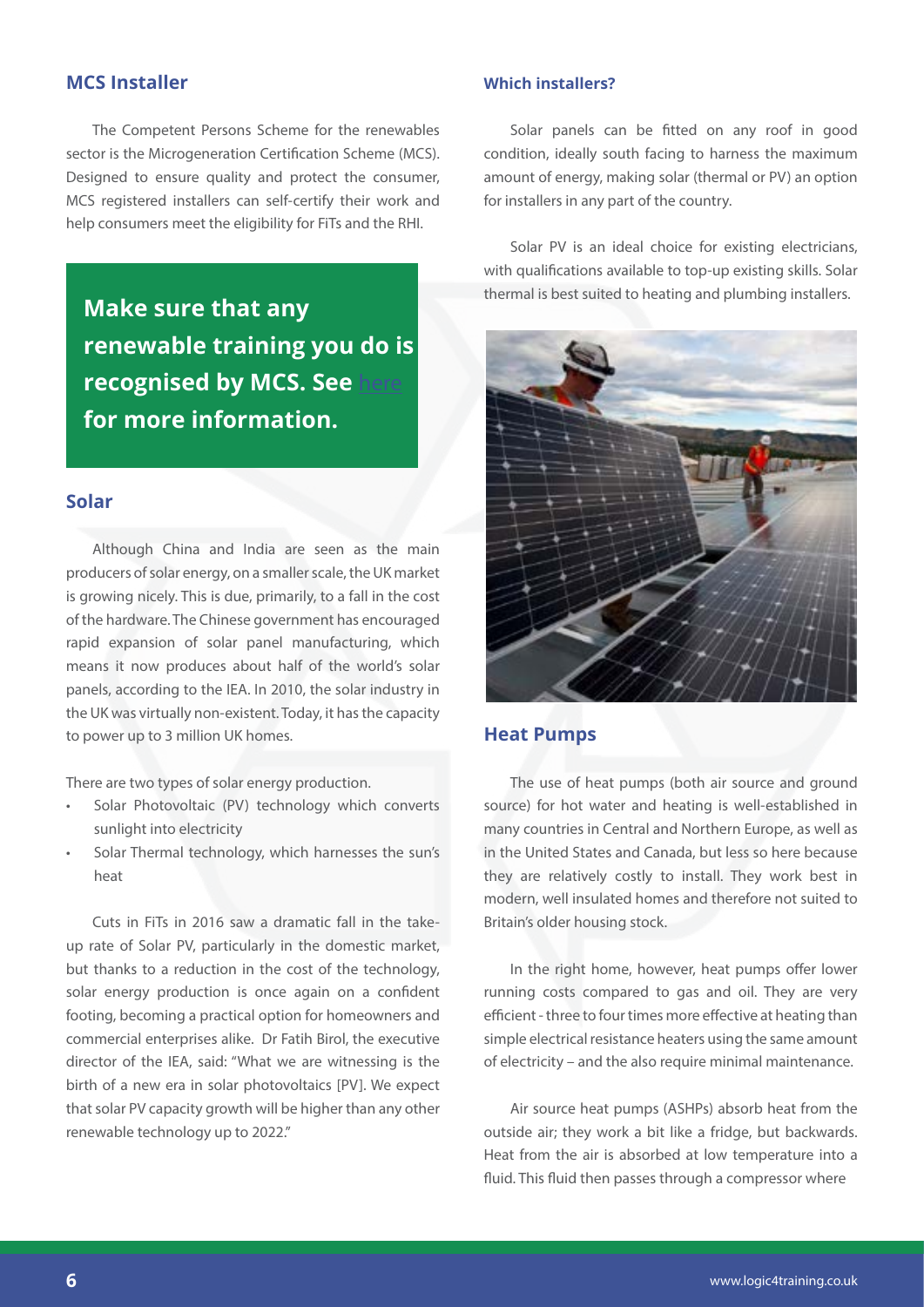it is heated and the heat is then transferred to the heating and hot water circuits of the house which power radiators, under-floor heating systems, or warm air convectors as well as water.



Ground source heat pumps (GSHPs) use buried pipes to extract heat from the ground. A GSHP circulates a mixture of water and antifreeze around a loop of pipe, called a ground loop. Heat from the earth is absorbed into the fluid and then passes through a heat exchanger into the heat pump. Because the ground stays at a fairly constant temperature under the surface, the heat pump can be used throughout the year to successfully heat the home and hot water.



The government is behind this technology, promoting heat pumps as part of its strategy to cut emissions through renewable energy sources and experts in the energy field agree that the installation of heat pumps will experience a rapid growth over the next few years – particularly as more new homes are built. This will be driven by Renewable Heat Incentive (RHI) tariffs and an expansion in the heat pump industry in the UK, including the relaxing of rules on third party ownership of renewable technologies. Soon developers will in effect be able to 'own' the heat pumps they install and receive the RHI tariff of 10.18p/kWh for a seven-year period, thereby offsetting the initial cost of the installation.

#### **Heat Pump Hybrids**

Some boiler manufacturers, including Worcester, Valiant and Daikin have developed heat pump hybrids that combine ASHP technology with a gas condensing boiler. The result is a highly-efficient appliance which, with smart programming, can help to save up to 35% more energy than a traditional condensing boiler. The hybrid automatically determines the most economically and energy efficient heat production based on energy prices, outdoor temperatures and indoor heat capacity.

These systems are viable replacements for gas boilers as they integrate with pipework and radiators in existing heating systems, offering a practical and economical solution for many.

#### **Which installers?**

Heat pumps work best in modern, well-insulated homes. Ground source heat pumps are the more expensive choice and require a lot of outside space, making them suitable for larger houses, usually in the countryside.

Gas installers are well-positioned to embrace the future of these innovative technologies. Building on existing skills and experience, they should be at the forefront of a heating revolution. We offer a four-day Level 3 Heat Pump course designed for engineers looking to up-skill into this area, covering both air and ground source varieties.

**Find out more about our heat pump course** [here](https://www.logic4training.co.uk/course/heat-pump-course/)**.**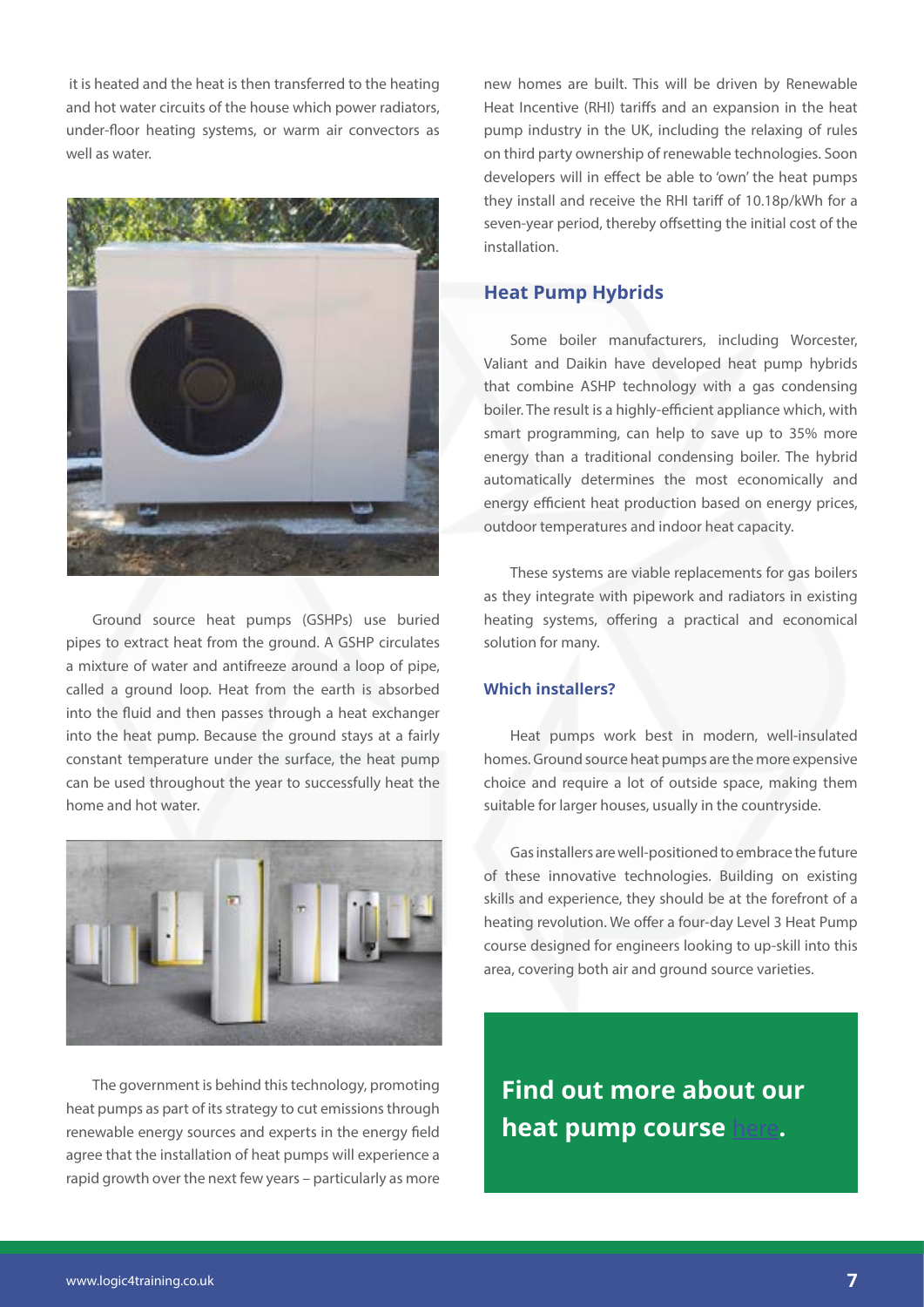#### **Biomass**

Biomass produces energy from the burning of wood, and other organic matter. Burning such matter releases carbon emissions, but these organic fuels have been classed as a renewable energy source because plant stocks can be replaced with new growth.

The most readily available source of biomass for the domestic market is wood. A biomass boiler burns logs, pellets or chips and is connected to a central heating and hot water system. It's an effective way to heat a home and according to the Energy Saving Trust, could save up to £800 a year when compared to electric heating. Better still, some biomass heating systems are eligible for RHI.

Biomass has been most widely taken up in rural communities, as it offers a good alternative for odd grid customers relying on oil or LPG.

The type of boiler and fuel chosen will depend on the customer. For example, end users with their own managed woodland can effectively grow 'free' fuel, making log or chip boilers a good option. Pellets are cleaner and easier to store, with small pellet boilers providing solutions for more urban locations.

Most biomass customers will have a reasonable amount of space. There needs to be adequate room to store the boiler, a thermal store and fuel. Wood logs, for example, need to be kept in a dry and well-ventilated area; they should be 'seasoned' (left to dry) for at least 18 months.



#### **Which installer?**

Biomass customers are usually off-grid and located in the countryside, making a move into wood heating ideal for rural installers. HETAS upskilling courses are available for existing heating installers; an ideal fit for oil engineers in particular who are likely to have the right types of customer in their area.

For more information about HETAS biomass courses, see [here](https://www.hetas.co.uk/professionals/training-courses/) for their website.

#### **A bit about wood burning stoves…**

In an open-plan, well-insulated home a modern wood burning stove can make a real contribution to reducing fuel bills. And, with changes to Document L of the Building Regulations stipulating that all new-builds need to include some form of secondary heating, the role and popularity of wood-burning stoves has seen a dramatic increase over the last few years.

Thanks to new European legislation coming in 2022 tougher emission limits are being placed on all wood burners. Eco labelling was extended to wood burners at the start of 2018 grading them on a scale from A - G for energy efficiency, in the same way as fridges and other energy using household appliances. Most modern wood burning stoves are expected to come in at the A and A+ level, with pellet-burning stoves achieving A++.

Some wood burning stoves can provide hot water heating too, with a few of the most efficient models eligible for the RHI.

There are specific HETAS courses for wood burning stove installation.

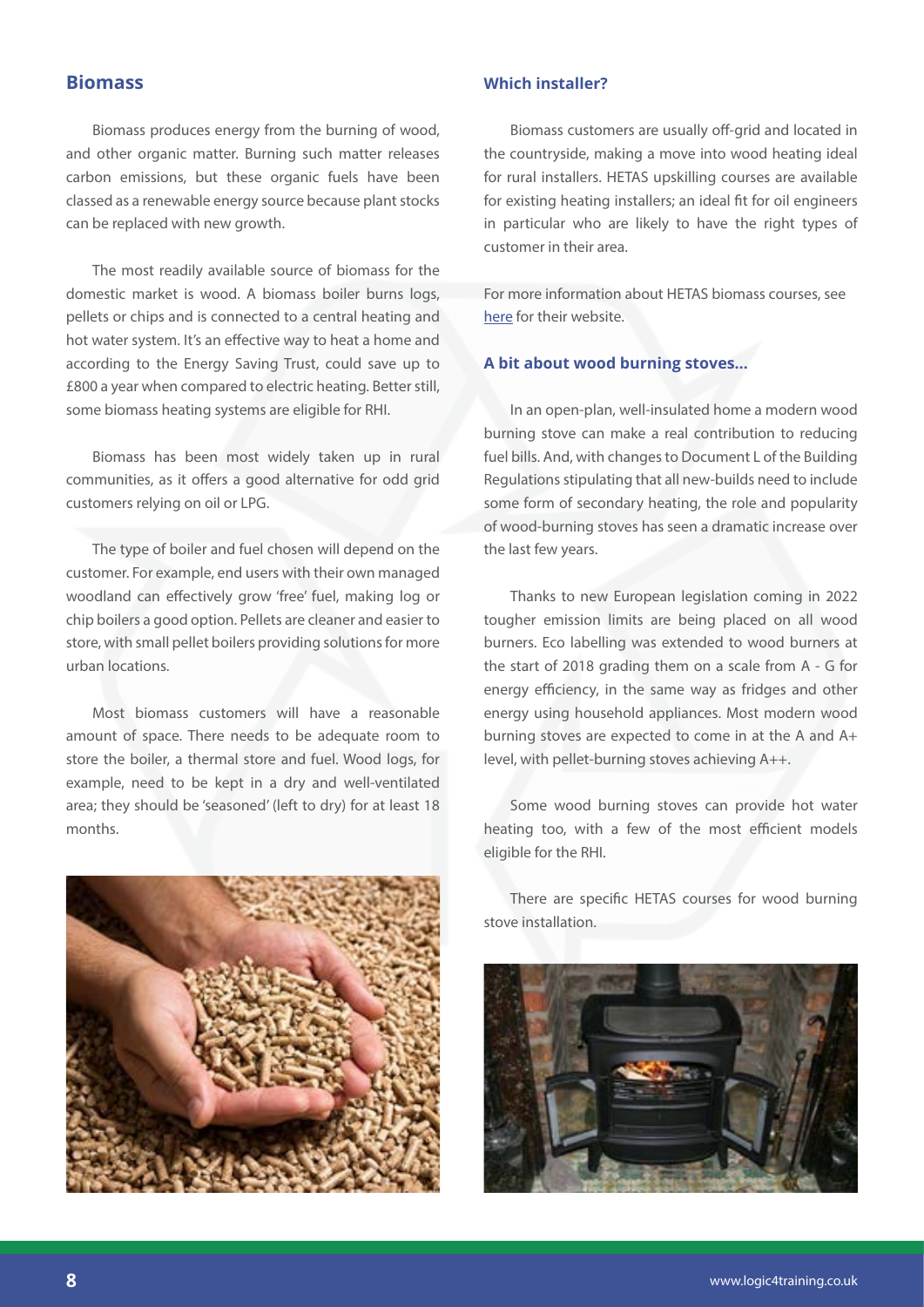#### **Micro wind turbines**

Micro wind turbines are probably the least common home renewable solution, but as 40 per cent of all wind energy in Europe blows over the UK, we are an ideal country for their take-up. A typical system in an exposed site can easily generate more power than your lights and electrical appliances use.

There are two types of domestic-sized wind turbine:

- Pole mounted: these are free standing and are erected in a suitably exposed position, often about 5kW to 6kW.
- Building mounted: these are smaller than mast mounted systems and can be installed on the roof of a home where there is a suitable wind resource. Often these are around 1kW to 2kW in size.

#### **Which installers?**

Wind turbines work best in windy places, so are often found on the tops of hills, or in very exposed locations; obstacles to air flow will decrease their performance, making wind turbines less suited to inner-cities. There may be some scope to install domestic wind turbines on the tops of tall buildings, however.

As they generate electricity, this is a good fit for existing electricians.

#### **Battery storage - locking in the power**

In order to make green energy viable on a widespread scale, we need to be able to store it and use it at as and when we need it. At the moment, renewable energy's potential is somewhat limited by the fact that it can't be reliably stored. The level of energy produced by renewables isn't constant - solar and wind rely on certain weather conditions - so there's a race to come up with a viable way to store the power they produce in batteries, particularly for the domestic market.

There are some battery storage systems already available, to be used alongside solar pv and wind turbines. By storing any unused electricity generated, customers can have a constant source of free power.

Ranging in size from a microwave to small fridge, these batteries store between 1kWh an 14kWh and cost between £1,500 and £6,000, depending on the size and specification. At the moment, batteries are quite expensive, they can be large and its likely they'll need replacing throughout the life of a renewable system. As the technology becomes more affordable and functional, however, their take-up will increase, allowing more people to be truly 'off-grid'. We are looking into developing courses to meet this demand.

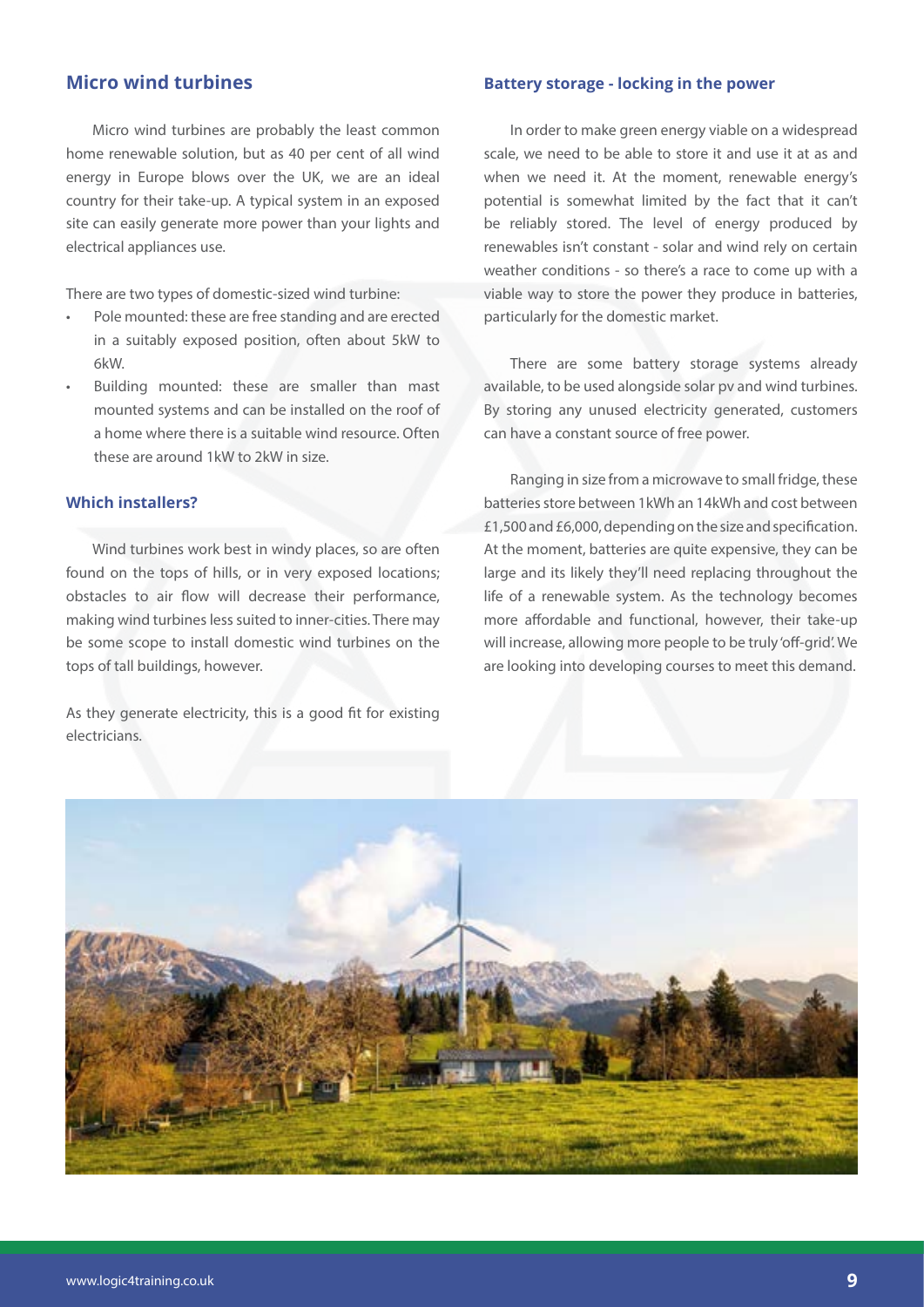#### **Boiler Plus**

Boiler Plus legislation was introduced last autumn, as part of the government's Clean Growth Plan. Its aim is to improve standards of the 1.2 million new boilers installed in England every year.

Out-dated central heating systems are wasteful of both energy and money, and the Government is asking installers to take more responsibility for the systems they choose and fit. Since April 2018 all new boilers must have an ErP rating of at least 92% and be fitted with timers and thermostats so that homeowners can control them and waste less fuel. All new combi-boilers will require additional energy saving measures, depending on their site and scale. Options include flue gas heat recovery, smart controls, load and/or weather compensation; whichever is most appropriate.

**Logic4training's Energy Efficiency for Domestic Heating course has recently been revised to include the new requirements for Boiler Plus, visit** [here](https://www.logic4training.co.uk/course/energy-efficiency-training-course/) **for more information.**

#### **Hydrogen – the 'gas' of the future**

The gas industry is getting very excited about Hydrogen, which is more environmentally friendly than natural gas because it produces only water and heat when burnt. If we replaced natural gas with hydrogen or a hydrogen/gas mix, we could utilise the existing gas network and still use our current heating systems which would only require minor updates. Potentially, hydrogren offers a practical and costefficient solution to cutting emissions.

The engineering and design company, Arup, is currently leading a UK government study, called the Hydrogen for Heat Programme which is expected to run until March 2021. Commissioned by the Department for Business, Energy and Industrial Strategy (BEIS) and with the involvement of Kiwa Gastec, the project will explore the practicalities of using zero-carbon gas in both domestic and commercial environments and cover the development and manufacture of new technologies for heating and cooking. It will explore public attitudes towards changing to hydrogen and lead ultimately, it is hoped, to a pilot project in a village or small town.

There are further studies and test in the north of England which are being funded by boiler manufacturers and those in the gas supply chain. These are to assess the potential of integrating hydrogen within the existing gas systems. Assuming feasibility and safety studies at Keele University are positive, Liverpool and Manchester will be the testbed for an ambitious £600m project by Cadent, which currently runs gas connections to half of the homes in the UK.

In the 2020s hydrogen will replace a percentage of the methane in pipelines leading to homes across the region with no major adjustment to current boiler equipment or stoves necessary. David Parkin, Engineering Director at Cadent said: "We want to help demonstrate a pathway to the de-carbonisation of heat that is not only lowest cost to UK plc but is minimally invasive to customers. Any government policy which requires customers making different choices is very difficult."

Cadent believes Hydrogen has real potential and an advantage over alternatives such as local heat networks or heat pumps, which run off electricity. The existing gas network infrastructure means there's a ready-made storage system as well as an efficient means to distribute it.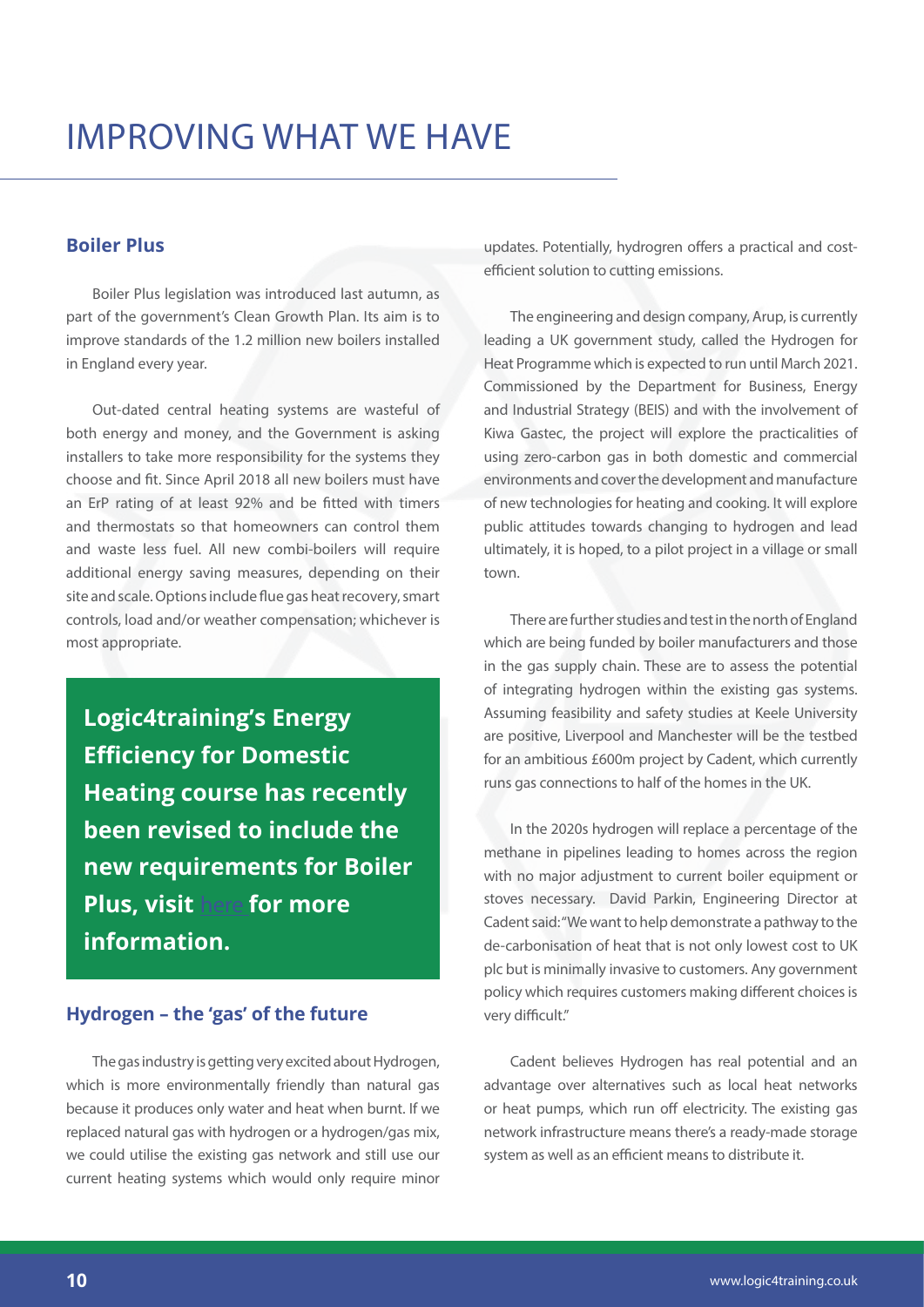To fully switch to hydrogen, the 26m gas boilers in the UK would need to be swapped for hydrogen-compatible models, so there would be a significant investment to be made and a potential opportunity for installers.

A similar scheme is planned for Leeds where Hydrogen would be made in a series of 'steam methane reformer' plants around the city. Essentially, carbon would be removed from methane and disposed of using carbon capture and storage technology. An estimated £2 billion is required to make Leeds a "hydrogen city" by 2025-30.

#### **Electric heating**

Many householders whose homes rely on electricity for heating and hot water will be glad to hear that an increasing number of energy companies in the UK are using renewable sources to produce this power. They're also investing in the technology for the future; for instance UK-based Good Energy has developed eight solar farms across the country since 2015 and E.ON, one of the bigsix energy suppliers, has set up a dedicated new electric car tariff which is supplied with 100% renewable power. It's good to know that nearly a third of the electricity generated between April and June last year was from renewable sources, so we're moving in the right direction.

New developments in the design of electric storage heaters has improved the efficiency of electric heating, making it a viable option for off-grid customers. Better heat retention and improved controls are the most significant improvements to modern storage heaters, wasting less heat throughout the day so more available when it is needed; usually in the evening. A growing number of storage heaters come with controls that monitor temperatures in all rooms and automatically control the release of heat in different areas – more like thermostats in a centrally heated home.

#### **Bio-oil**

Bio-oil, made from organic material such as vegetable oils, is being tipped as an alternative to traditional heating oil. Apart from being more sustainable, it's energy density is significantly higher, and transporting and handling is easier and more cost-efficient. Bio-oil is suitable for use in burners and can directly replace fossil fuel oils in energy production.

At the moment, bio oil is more common in America and rest of Europe, but not widely used in the UK. This situation may change, however. OFTEC is working with some of the industry's leading manufacturers to field-test blends of bio-fuel mixed with kerosene. These trials have proven that blended fuels work well in existing oil boilers with relatively few modifications. They have much lower greenhouse gas emissions than pure fossil fuels and one of the blends (30% bio-fuel and 70% kerosene) is recognised as a domestic heating fuel option.

Bio-fuel supplies are currently limited but OFTEC is working with distributors to expand its availability. A heating system comprising a condensing oil boiler running bio-liquid, combined with other renewable technologies would provide an excellent way for rural homes to dramatically reduce carbon emissions from heating, whilst retaining their oil boiler system.

With minimal modifications required, existing oil installers should easily be able to offer bio-oil to their customers once it becomes readily available. For more information about our OFTEC oil courses, [click here.](https://www.logic4training.co.uk/courses/oil/)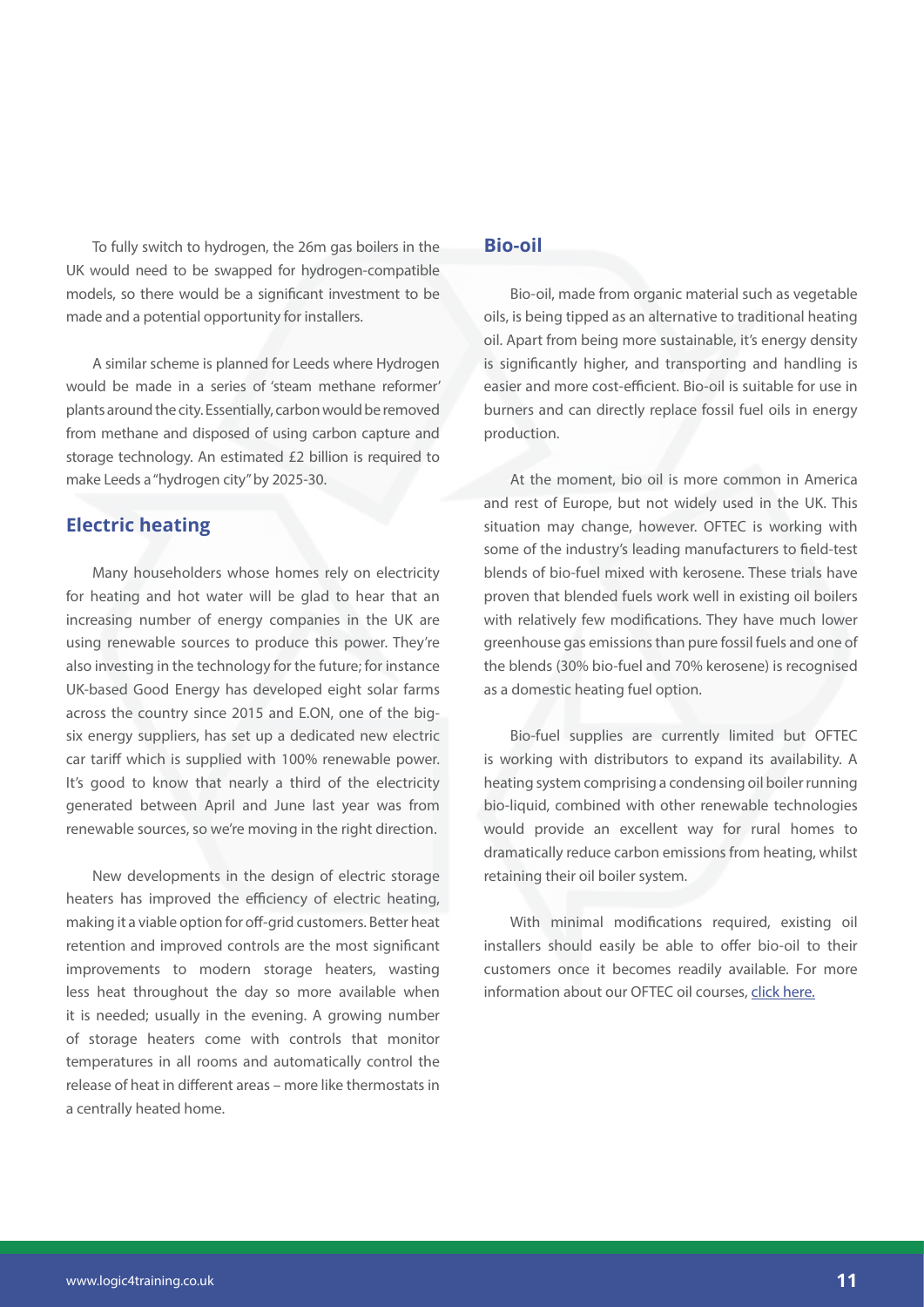#### **Smart Meters**

To help customers understand their electricity and heat usage, however its delivered, Smart Meters are being rolled out across the country, with all householders given the option to have one by 2020.

Smart Meters are designed to iron out industry-wide billing errors, eliminate the need for manual meter reading and help households reduce energy consumption with 24/7 access to usage levels. The second generation of SMART meters (SMETS2) are coming on-stream this year, including a range of innovative features, such as timeof-use tariffs and peer-to-peer energy trading so that customers will be able to track and record their energy usage.

Smart data will be used to harness household solar power, battery packs and electric vehicle charging, creating more efficient holistic energy systems. Households will find themselves in a position to feed supply back into the grid, as well as draw from it.

The smart meter roll-out is being handled by the big six energy providers, and it's through them that jobs are being advertised and installers are being trained. We've been recognised by Energy & Utility Skills as a Platinum smart meter training Provider, helping the likes of EDF, Ganymede and Lowri Beck train up Smart Meter engineers. For more information, [click here.](https://www.logic4training.co.uk/courses/smart-meters/)

#### **Heating controls**

Heating controls can improve comfort and reduce energy consumption, by ensuring your heating system works exactly when and how you want it, in the spaces you need it. At the basic level, this includes room thermostats and Thermostatic Radiator Valves (TRVs). The new Boiler Plus legislation makes controllable heating a required standard.

Modern smart heating controls can be operated remotely by any internet enabled device, including your phone. These new systems learn from your previous choices, make adjustments and ensure your home is exactly the right temperature when you walk in, without wasting heat unnecessarily when you're out. If used properly, these controls could reduce CO emissions and help customers save money on their heating bills.

Apart from customer controls, the latest combi-boilers also come with their own weather compensation controls, allowing heating to adjust to what's going on outside. When it's very cold, for example, the boiler thermostat will set itself to a higher level so your house gets warm quicker, when it's milder, this level will reduce, making the system more efficient. A weather compensator does this for you automatically by measuring the outside temperature and adjusting the boiler thermostat temperature as required.



**To understand how to get the best out of domestic heating systems, we deliver an Energy Efficiency in Domestic Heating course, a requirement of Part L of the Building Regulations.** [See here](https://www.logic4training.co.uk/course/energy-efficiency-training-course/)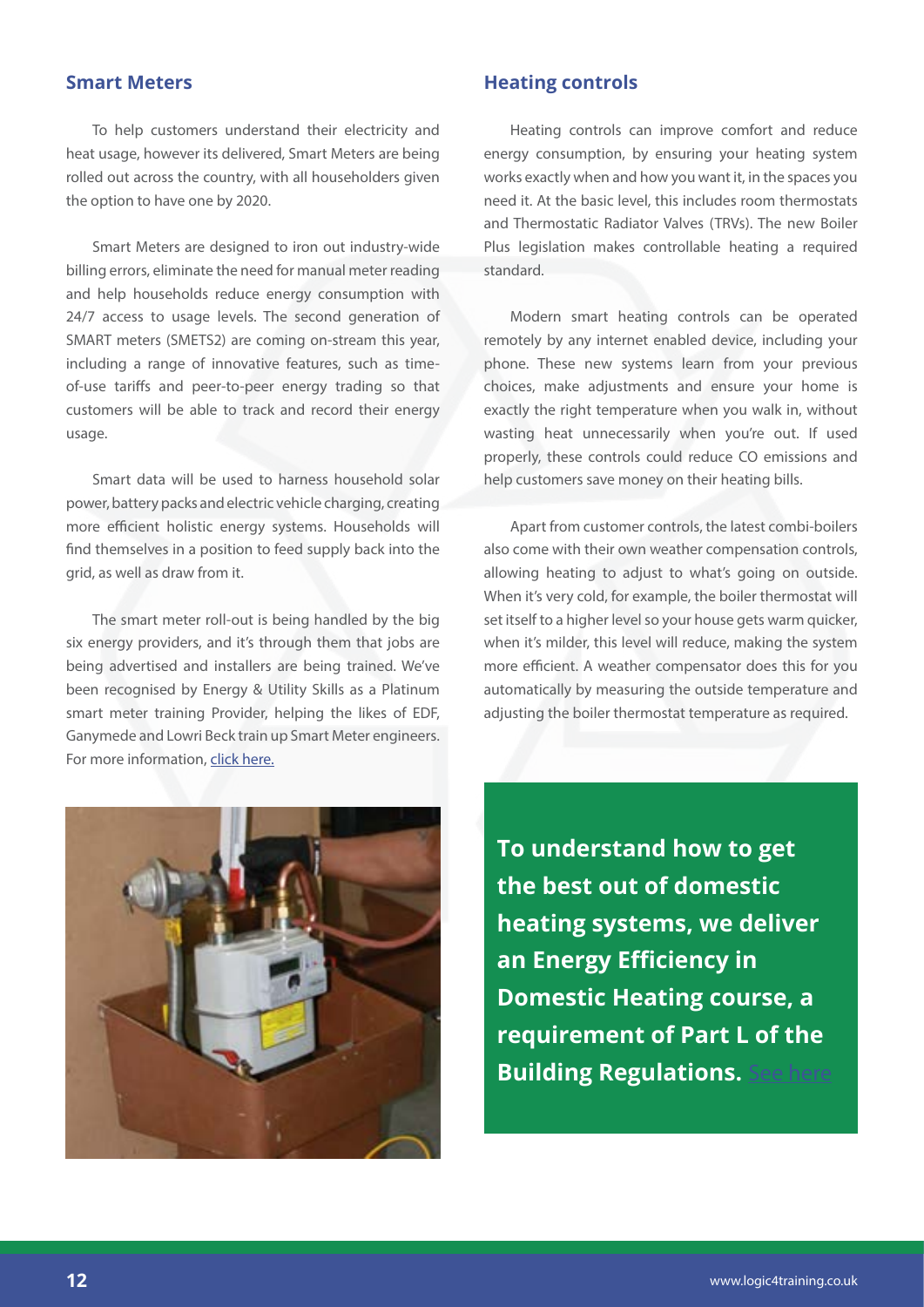## OUT ON THE ROAD…

#### **Electric vehicles**

The green energy revolution doesn't end inside the home. According to statistics from nextgreencar.com, the last few years, has shown a huge surge in demand for electric vehicles in the UK. The figure of 3,500 new EV registrations recorded in 2013, increased by the end of the first quarter of 2018 to a whopping 155,000. Car manufacturers are stepping up production to meet the demand with VW, predicting that their own EV sales targets will soon exceed one million vehicles per year.

This offers a great opportunity for electricians already equipped with the skills and experience needed to carry out standard electrical installations. If EVs are going to be on the road in significant numbers, we'll need a reliable and wide-ranging charging infrastructure to make it work.

Kieron Alsop, MD of Rolec, one of the leading manufacturers of EV charging points said in a recent interview with Voltimum: "Opportunities for the electrical contractor within the EV charging industry are now significant. As manufacturers of Europe's largest and most diverse range of EV charging points we have witnessed, over the last couple of years, an unprecedented demand for the installation of our charging units."

As a result of sustained government and private investment, the UK's network of EV charging points has increased substantially; from a few hundred in 2011 to more than 16,000 this year, according to Zap-Map, which provides interactive maps and an app to help EV drivers locate charge points in UK & Ireland.

Logic4training is now delivering the City & Guilds 2919-01 Level 3 Award in Domestic, Commercial and Industrial Electric Vehicle Charging Equipment Installation. We have partnered with Rolec, who has colaborated with us to develop this course. [See Here](https://www.logic4training.co.uk/course/electric-vehicle-charging-point-installer-course/) for more information.

#### **It all starts now**

We all have a responsibility to work towards a more sustainable future. Fossil fuels are not a long-term option, and as an installer, you're in a great position to help educate your customers about greener ways to heat and light their homes, which ultimately, will cost them less in the long term.

Make sure you have the knowledge and skills to take advantage of an ever-growing and evolving marketplace and get yourself ready to be at the forefront of exciting technological advances.